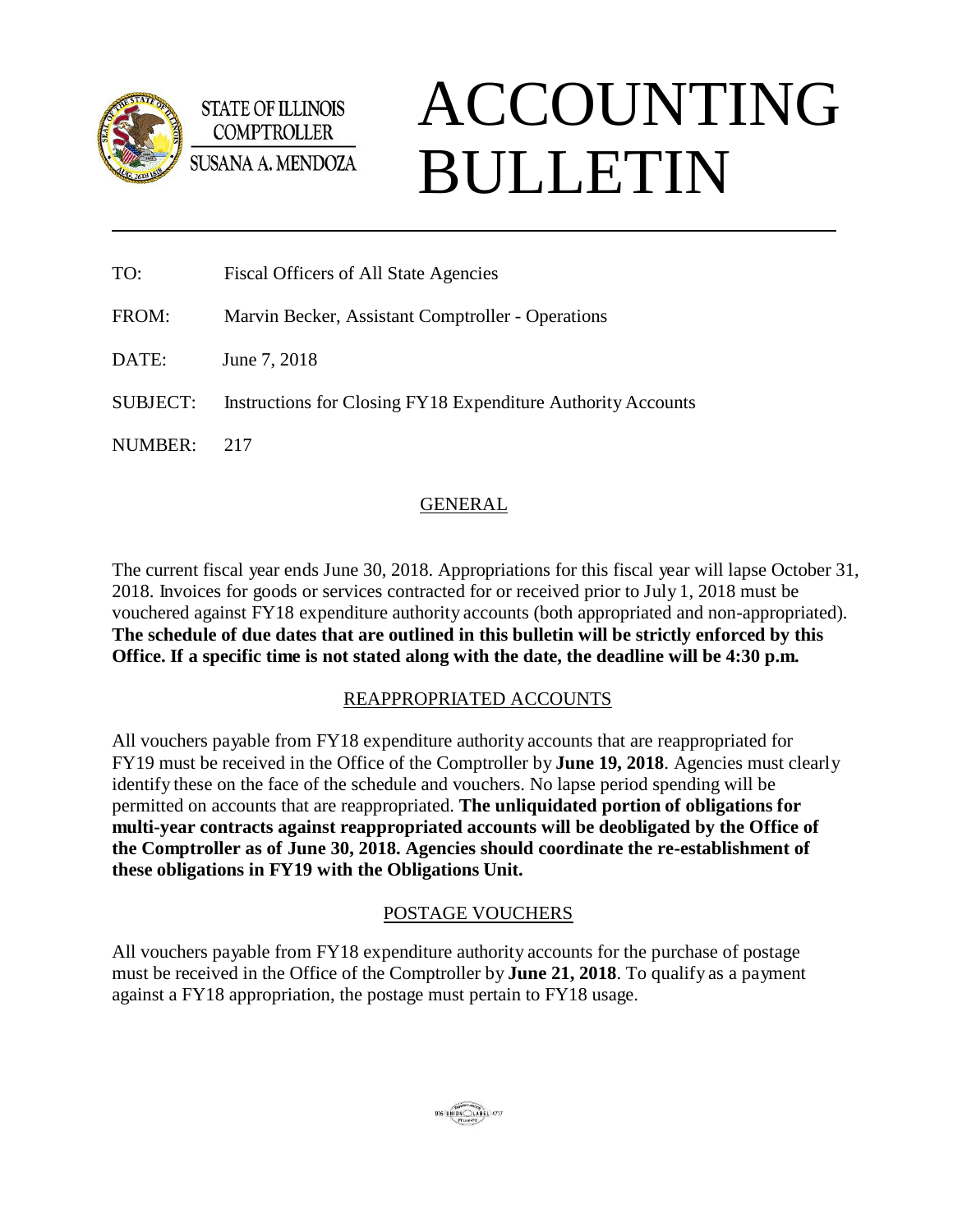### UTILITY BILLS

Agencies should continue the past practice of allocating utility bills that cover portions of June and July. Agencies have the option of either prorating utility bills to the proper month based upon the number of days service was provided, or charging the bill to the month and appropriate fiscal year which had the majority of serviced days. Once an option is chosen, it must be continued in all subsequent fiscal years.

### TELEPHONE BILLS

Telephone bills contain an advance charge for monthly service and charges for toll calls made during the previous billing period. Agencies have the option of charging the entire bill according to the fiscal year the vendor's invoice date falls within, or allocating the advance charges according to billing date and the toll call charges according to actual toll call date. Once an option is chosen, it must be continued in all subsequent fiscal years.

#### TRAVEL

Where travel at fiscal yearend crosses into the new fiscal year, agencies have the option of charging all travel expenses incident to a specific trip to the fiscal year in which the travel began, or allocating the expenses according to the days traveled in each fiscal year utilizing separate vouchers. If the first option is chosen, the entire trip should be submitted on a separate voucher. Once an option is chosen, it must be continued in all subsequent fiscal years.

#### LAPSE PERIOD – VOUCHERS

From July 1, 2018 through October 31, 2018 (or until the end of lapse period), all paper vouchers must be stamped or otherwise marked as either "FY18" or "FY19" to clearly designate the fiscal year. The fiscal year indicator should be placed on the upper right-hand corner of each voucher. For paperless vouchers, "FY18" or "FY19" should be placed on the agency file balance report. All paper vouchers covering goods or services to be paid from FY18 expenditure authority accounts during the lapse period should be stamped in a prominent place, "Contracted for Prior to July 1." For paperless vouchers, the statement "Contracted for Prior to July 1" should be stamped on the agency file balance report. ALL TRANSACTIONS SUBMITTED ON A FILE MUST BE FROM THE SAME FISCAL YEAR.

Lapse period expenditures are limited to those liquidating liabilities for goods and services contracted for prior to July 1, 2018.

All vouchers must contain beginning and ending dates of service. Vouchers citing a contract must contain beginning and ending dates of service that are within the terms of the contract.

All vouchers must contain a Proper Billing Date, if applicable.

All vouchers payable from FY18 expenditure authority accounts must be received in the Office of the Comptroller by **October 23, 2018.**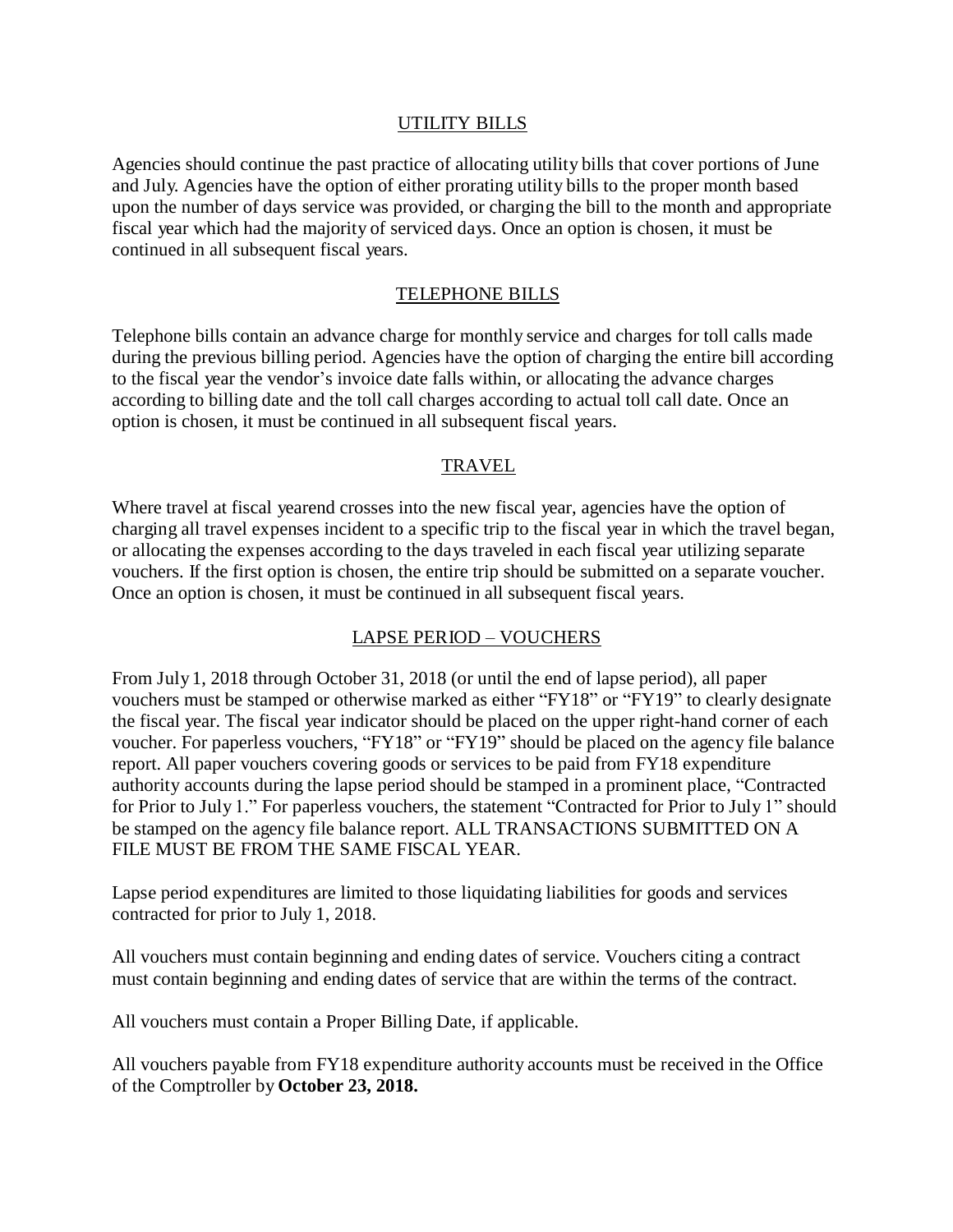## PROFESSIONAL OR ARTISTIC VOUCHERS

Any service which involves professional or artistic skills or any personal services by an employee whose compensation is subject to income tax withholding (including contractual employees) must be performed by June 30, 2018 to be charged against the FY18 appropriation.

Any voucher for professional or artistic skills, or personal services submitted with a service date beyond June 30, 2018 will be ineligible for payment from FY18 and will be returned to the agency.

# LAPSE PERIOD – OBLIGATIONS

The reconciliation of your obligation records is extremely important through the closing of this fiscal year. Timely reconciliation of your records can ensure timely processing of your payments.

From July 1, 2018 through October 31, 2018 all contract related documents must be stamped or otherwise marked as either "FY18" or "FY19" to clearly designate the fiscal year. The fiscal year should be placed on the upper right-hand corner of the document.

Obligations established against FY18 expenditure authority accounts after June 30, 2018 must represent liabilities outstanding at June 30, 2018 (i.e., financial obligations for goods or services contracted for or received prior to July 1, 2018). In addition, all FY18 CODs filed after June 30, 2018 should be stamped "Contracted for Prior to July 1."

Outstanding obligations at June 30, 2018 may be canceled or decreased during the lapse period. Outstanding obligations representing actual contractual liabilities may be decreased or canceled only if such notice is accompanied by a contract amendment reflecting the corresponding decrease or cancellation. Contractual liabilities may also be increased during the lapse period as long as the increase is relevant to the original contract and is accompanied by a contract amendment executed prior to July 1, 2018 increasing the contract amount.

**Reminder** - If an amendment to increase an **FY18** contract is not fully executed prior to July 1, 2018, an Intent Affidavit is required. The affidavit must state that the agreement or amendment was agreed to on or before June 30, 2018 and explain why it was not executed on or before June 30, 2018. An Intent Affidavit is required from the party (vendor and/or agency) who failed to sign the agreement or amendment before the fiscal year ended. If both the vendor and agency signed after June 30, 2018, affidavits must be submitted by both the vendor and agency. SAMS Procedure 15.20.85, Intent Affidavit, will be included in the SAMS Manual with the July 1, 2018 revisions.

All obligation establishments, increases, decreases and cancellations that affect FY18 processing, must be received in the Office of the Comptroller by **October 17, 2018.**

# LAPSE PERIOD – TRANSFERS AND CORRECTION REQUESTS

All Appropriation Transfers, Expenditure Transfers and Object Correction Requests that affect FY18 processing must be received in the Office of the Comptroller by **October 23, 2018.**